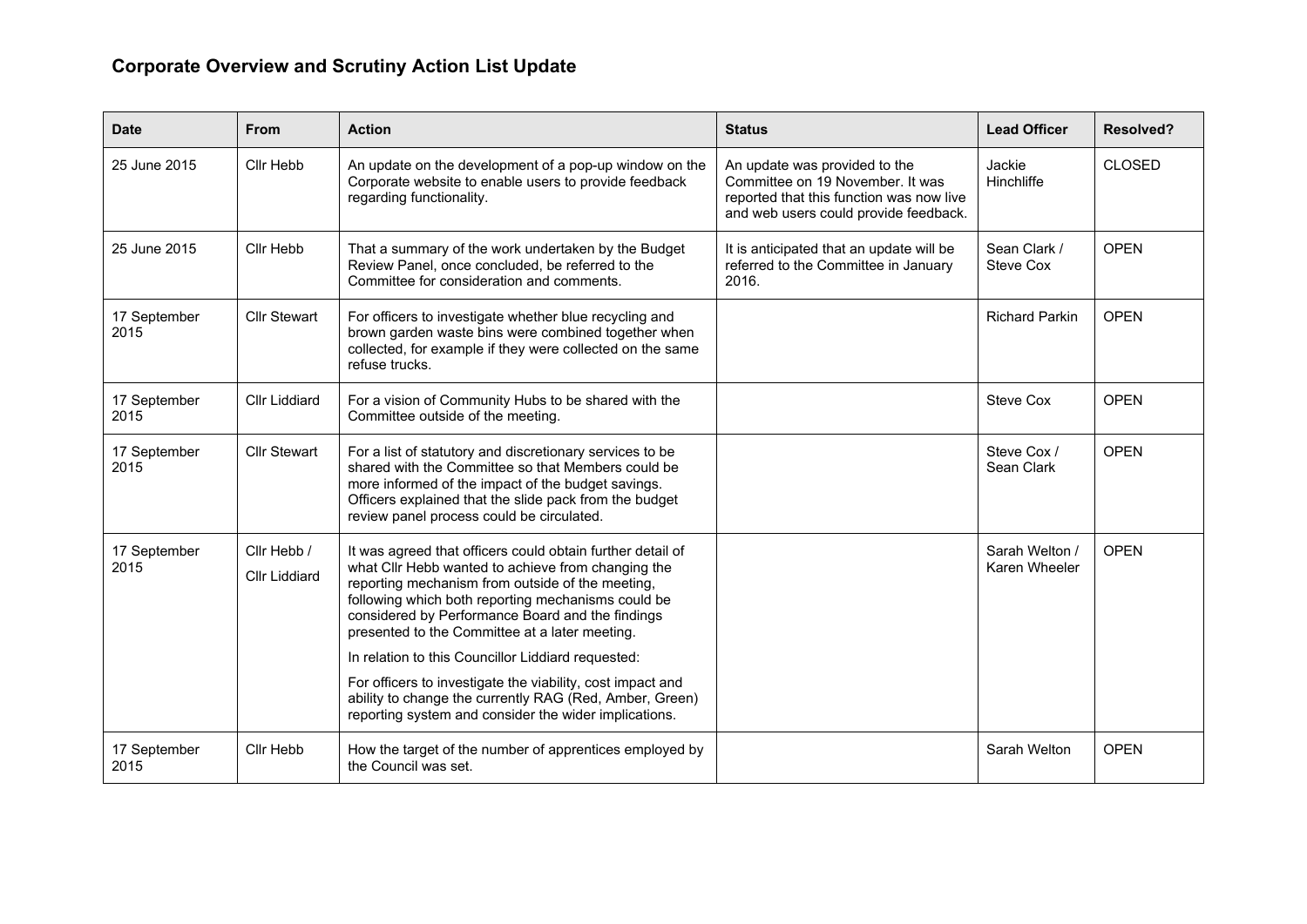## **Corporate Overview and Scrutiny Action List Update**

| 17 September<br>2015 | Cllr Hebb | Whether the geographical areas with the most<br>contaminated recycling waste loads had been identified<br>and if communication could be targeted in these areas to<br>mitigate the volume of contaminated waste.                                                 | Richard Parkin /<br>Karen Wheeler                | <b>OPEN</b> |
|----------------------|-----------|------------------------------------------------------------------------------------------------------------------------------------------------------------------------------------------------------------------------------------------------------------------|--------------------------------------------------|-------------|
| 17 September<br>2015 | Cllr Hebb | What other accreditations the authority could undertake to<br>demonstrate performance against the priority of a 'well-<br>run organisation'.                                                                                                                     | Jackie<br>Hinchliffe                             | <b>OPEN</b> |
| 19 November<br>2015  | Cllr Hebb | To circulate a weekly progress tracker regarding the<br>Serco transition to identify whether key milestones were<br>on or off track.                                                                                                                             | <b>Matthew Essex</b>                             | <b>OPEN</b> |
| 19 November<br>2015  | Committee | To investigate whether an audit of training records could<br>be undertaken by the internal audit team as a due<br>diligence exercise and included on the annual audit work<br>programme as appropriate.                                                          | Jackie<br>Hinchliffe /<br>Wendy Allen            | <b>OPEN</b> |
| 19 November<br>2015  | Committee | That officers undertake a benchmarking exercise to<br>determine how Thurrock's investment in training<br>compares with other similar sized unitary authorities. The<br>results of any such exercise can be updated to Members<br>in the form of a briefing note. | Jackie<br>Hinchliffe /<br>Wendy Allen            | <b>OPEN</b> |
| 19 November<br>2015  | Committee | That officers form a working group with Members to<br>identify innovate and accessible ways to enhance the<br>Member Development and Training Programme.                                                                                                         | Stephanie Cox /<br>Democratic<br><b>Services</b> | <b>OPEN</b> |
| 19 November<br>2015  | Committee | That each Political Group nominate a "Training Advocate"<br>to act as a lead liaison between Elected Members and<br>Democratic Services in order to help identify which skills<br>Members wish to develop and promote the training<br>courses on offer.          | Stephanie Cox /<br>Democratic<br>Services        | <b>OPEN</b> |
| 7 January 2016       | Committee | To note the difference between a target and a stretched<br>target in future performance reports.                                                                                                                                                                 | Sarah Welton                                     | <b>OPEN</b> |
| 7 January 2016       | Committee | That Ofsted is given a gentle reminder to carry out various<br>school inspections during the Spring Term                                                                                                                                                         | <b>Carmel Littleton</b>                          | <b>OPEN</b> |